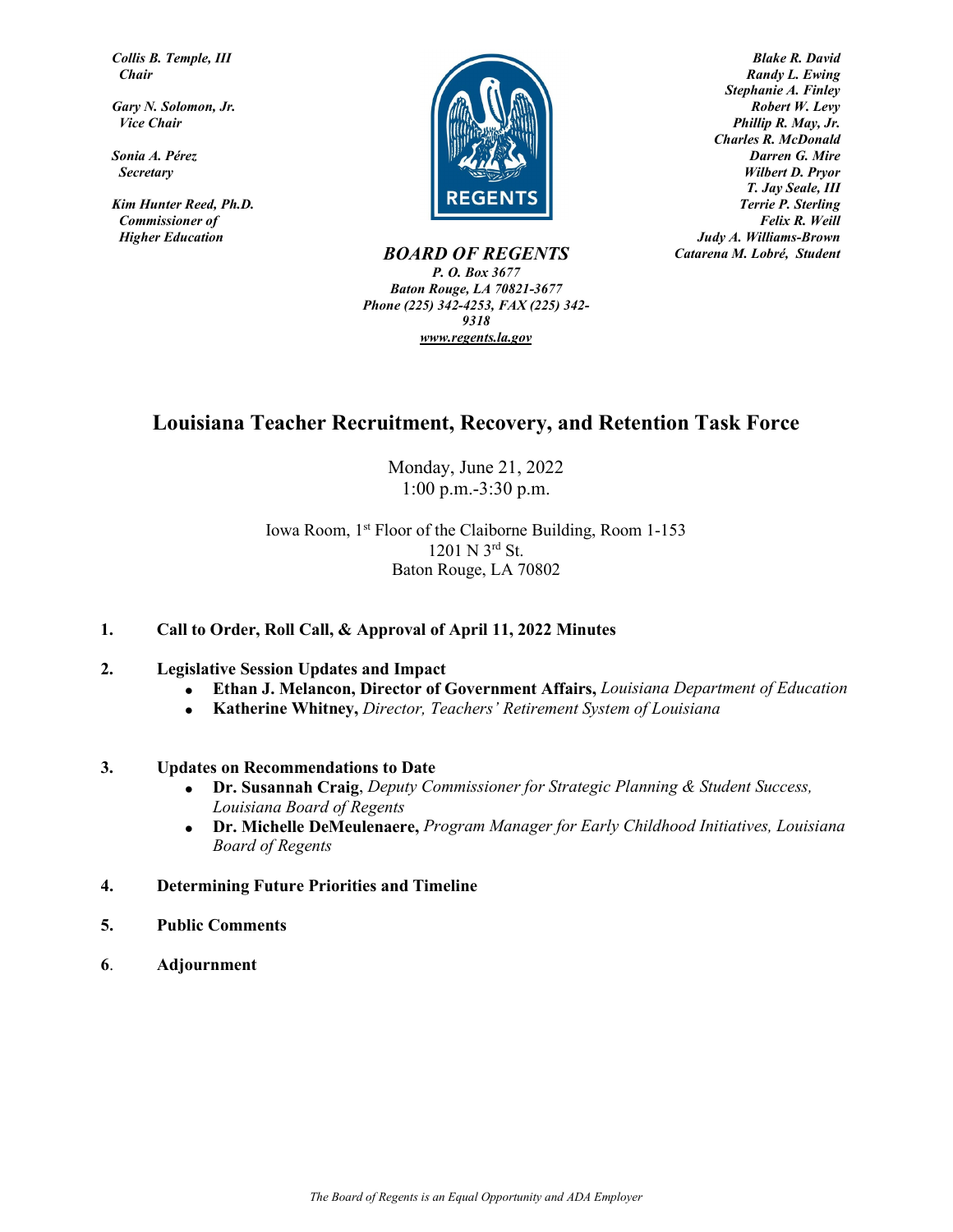## **LOUISIANA TEACHER RECRUITMENT, RECOVERY, AND RETENTION TASK FORCE**



| <b>LOUISIANA DEPARTMENT OF EDUCATION (LDOE)</b> |                                                                                                                                               |                                                                                                                                                                                                                                                                                                                                                                                                                                                                                                                                                                                                                                                                                                                              |  |
|-------------------------------------------------|-----------------------------------------------------------------------------------------------------------------------------------------------|------------------------------------------------------------------------------------------------------------------------------------------------------------------------------------------------------------------------------------------------------------------------------------------------------------------------------------------------------------------------------------------------------------------------------------------------------------------------------------------------------------------------------------------------------------------------------------------------------------------------------------------------------------------------------------------------------------------------------|--|
|                                                 | <b>RECRUITMENT RECOMMENDATIONS</b>                                                                                                            | <b>JUNE 2022 UPDATE</b>                                                                                                                                                                                                                                                                                                                                                                                                                                                                                                                                                                                                                                                                                                      |  |
| 1.                                              | Expand the pre-educator pathway strategy in high<br>schools.                                                                                  | A series of sessions was held during the 2022 Teacher Leader Summit<br>focused on the development and expansion of the Pre-Educator Pathway<br>and Grow Your Own initiatives.<br>The Louisiana Grow Your Own/Pre-Educator Pathway Development and<br>$\bullet$<br>Expansion Guidebook is in process.                                                                                                                                                                                                                                                                                                                                                                                                                         |  |
| 2.                                              | Implement a strategy to recruit diverse candidates into<br>the educator workforce.                                                            | LDOE has begun meetings with AIR's Center for Great Teachers and<br>Leaders' National Collaborative to accelerate policy and practice to<br>address the shortage in educator diversity. Internal working groups have<br>begun meeting to complete a landscape analysis and review state data<br>and research to support the creation of goals and strategies to diversify<br>the workforce.                                                                                                                                                                                                                                                                                                                                  |  |
| 3.                                              | In partnership with the Board of Regents, study the<br>impact of Praxis Core and content exams on educator<br>preparation program enrollment. | House Bill 546 was passed in both the House and the Senate during the<br>legislative session to remove the requirement of the Praxis Core exam for<br>enrollment into a program and for certification.                                                                                                                                                                                                                                                                                                                                                                                                                                                                                                                       |  |
| 4.                                              | Create a campaign to elevate the teaching profession.                                                                                         | LDOE is pursuing avenues aimed at elevating the teaching profession<br>and creating a positive perception of education as a career to increase<br>Louisiana's teacher applicant pool and retention rates.                                                                                                                                                                                                                                                                                                                                                                                                                                                                                                                    |  |
| 5.                                              | Invest in and expand the para-to-teacher model.                                                                                               | 190 students across about 20 school systems began coursework with<br>Reach University this spring.                                                                                                                                                                                                                                                                                                                                                                                                                                                                                                                                                                                                                           |  |
| 6.                                              | Develop a strategy to attract mid-career<br>professionals into the teaching profession.                                                       | Work groups to begin this spring.                                                                                                                                                                                                                                                                                                                                                                                                                                                                                                                                                                                                                                                                                            |  |
| 7.                                              | Study and develop a statewide plan for incentive and<br>compensation models.                                                                  | A contract with SSA Consultants to conduct a comprehensive statewide<br>$\bullet$<br>compensation and incentive study for educators in Louisiana is pending<br>BESE approval. Once approved, the study will begin in July.<br>Pay increases of \$1,500 for teachers and \$750 for support staff were passed<br>$\bullet$<br>in the legislature.<br>A \$2,000 stipend for mentor teachers was passed in the legislature.                                                                                                                                                                                                                                                                                                      |  |
| 8.                                              | Develop and implement a statewide career ladder<br>for teachers.                                                                              | Work groups to begin this spring.<br>٠                                                                                                                                                                                                                                                                                                                                                                                                                                                                                                                                                                                                                                                                                       |  |
| 9.                                              | Study the effectiveness of the current teacher<br>residency model to include mentor teachers and<br>identify areas for improvement.           | The Regional Education Laboratory is in the process of conducting a study,<br>to conclude by December 2022, on the implementation and outcomes of<br>the Believe and Prepare program.                                                                                                                                                                                                                                                                                                                                                                                                                                                                                                                                        |  |
|                                                 | 10. Evaluate current data collection practices to create a<br>plan for more robust data collection.                                           | Educator workforce data is now live in EdLink360.<br>Internal working groups have begun.                                                                                                                                                                                                                                                                                                                                                                                                                                                                                                                                                                                                                                     |  |
|                                                 | 11. Develop support for aspiring and current principals.                                                                                      | 50 applicants have been selected to participate in the 2022-2023 Aspiring<br>٠<br>Principal Fellowship.                                                                                                                                                                                                                                                                                                                                                                                                                                                                                                                                                                                                                      |  |
|                                                 | 12. Expand the Human Resources Fellowship.                                                                                                    | 17 applicants have been selected to participate in the 2022-2023<br>Recruitment and Retention Fellowship.                                                                                                                                                                                                                                                                                                                                                                                                                                                                                                                                                                                                                    |  |
|                                                 | <b>RECOVERY RECOMMENDATIONS</b>                                                                                                               | <b>JUNE 2022 UPDATE</b>                                                                                                                                                                                                                                                                                                                                                                                                                                                                                                                                                                                                                                                                                                      |  |
| 1.                                              | Research the reciprocity agreements for certification<br>in other states.                                                                     | There is currently a movement towards states entering into "compacts"<br>and updating agreements. All reciprocity agreements are dependent upon<br>each individual state's laws. Many states are undertaking revisions of these<br>agreements and/or laws in response to teacher shortage issues.                                                                                                                                                                                                                                                                                                                                                                                                                            |  |
| 2.                                              | Study the mentor teacher and residency program<br>and reinstate the statewide work group related to<br>teacher residency.                     | The Regional Education Laboratory is in the process of conducting a study,<br>to conclude by December 2022, on the implementation and outcomes of<br>the Believe and Prepare program.                                                                                                                                                                                                                                                                                                                                                                                                                                                                                                                                        |  |
| 3.                                              | Provide research and guidance for teacher well-<br>being support and reducing teacher burnout.                                                | Listening sessions are being conducted with teachers, support<br>staff, community members, and school system leaders to provide<br>the opportunity for stakeholders to describe their experiences and<br>perceptions as well as offer suggestions on issues related to teacher<br>recruitment, recovery, and retention.<br>A teacher survey has been released, with over 5,000 responses thus far, to<br>garner experiences and perceptions of teacher recruitment and retention.                                                                                                                                                                                                                                            |  |
| 4.                                              | Reinstitute and implement a statewide new teacher<br>induction program and system support.                                                    | The New Teacher Experience Guidance Document is in draft form and will<br>be finalized after incorporating feedback gathered at the Teacher Leader<br>Summit.<br>The NTE Kick off will be held in late July for 300 first-year teachers.<br>The New Teacher Experience Pilot will begin in the Fall. Applications for<br>systems will open June 7. Selected districts will be notified in July, 2022.<br>An RFP has been released to locate partner organizations to develop and<br>run Affinity Groups for new teachers.<br>An RFP has been released to locate partner organizations to develop<br>Professional Development modules and in-person follow-up training to<br>focus on topics relevant to new teacher success. |  |